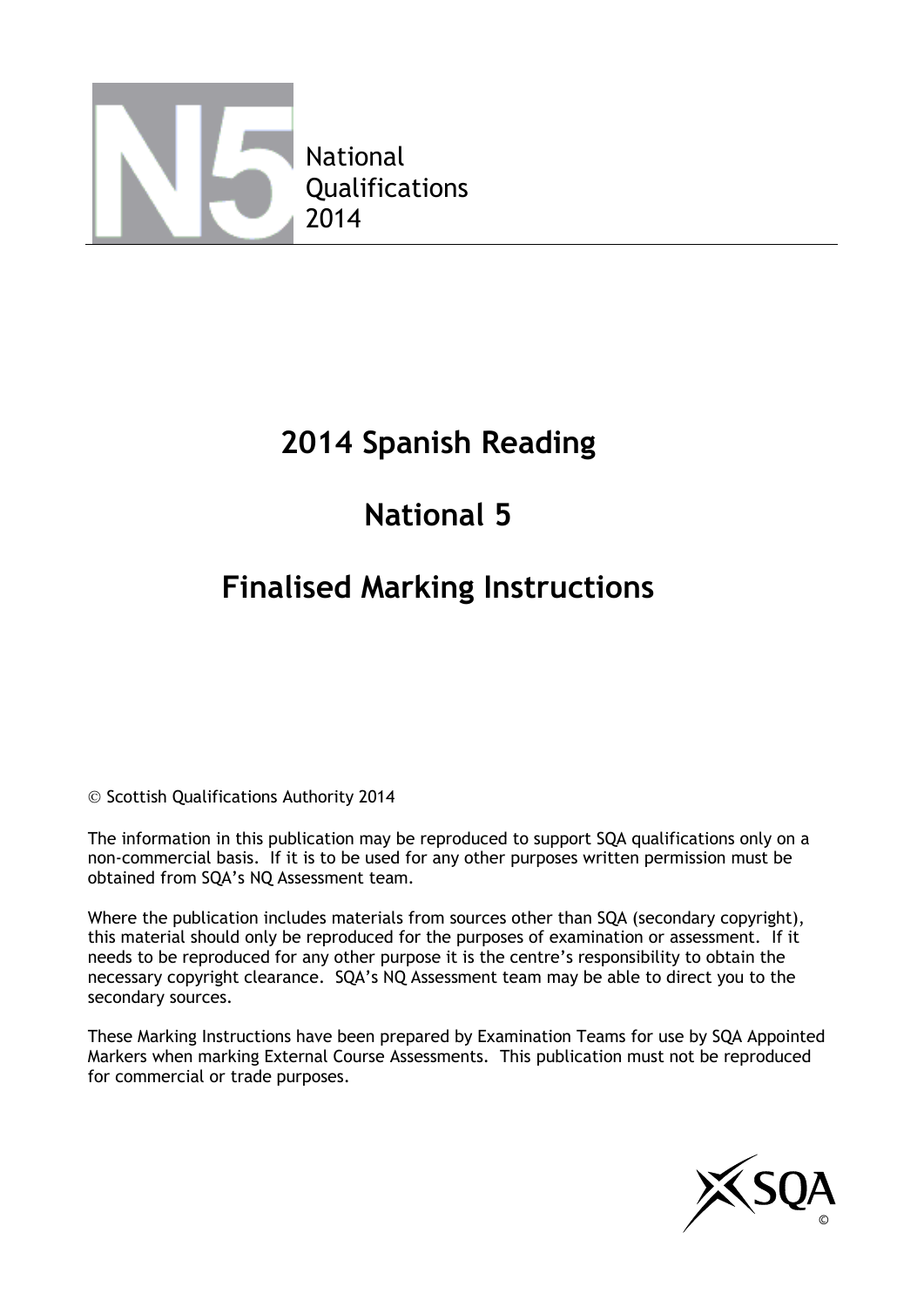#### **General Marking Principles for National 5 Spanish Reading**

*This information is provided to help you understand the general principles you must apply when marking candidate responses to questions in this Paper. These principles must be read in conjunction with the detailed marking instructions, which identify the key features required in candidate responses.*

- (a) Marks for each candidate response must always be assigned in line with these General Marking Principles and the Detailed Marking Instructions for this assessment.
- (b) Marking should always be positive. This means that, for each candidate response, marks are accumulated for the demonstration of relevant skills, knowledge and understanding: they are not deducted from a maximum on the basis of errors or omissions.
- (c) Award a mark to each answer. Marks are not transferable between questions.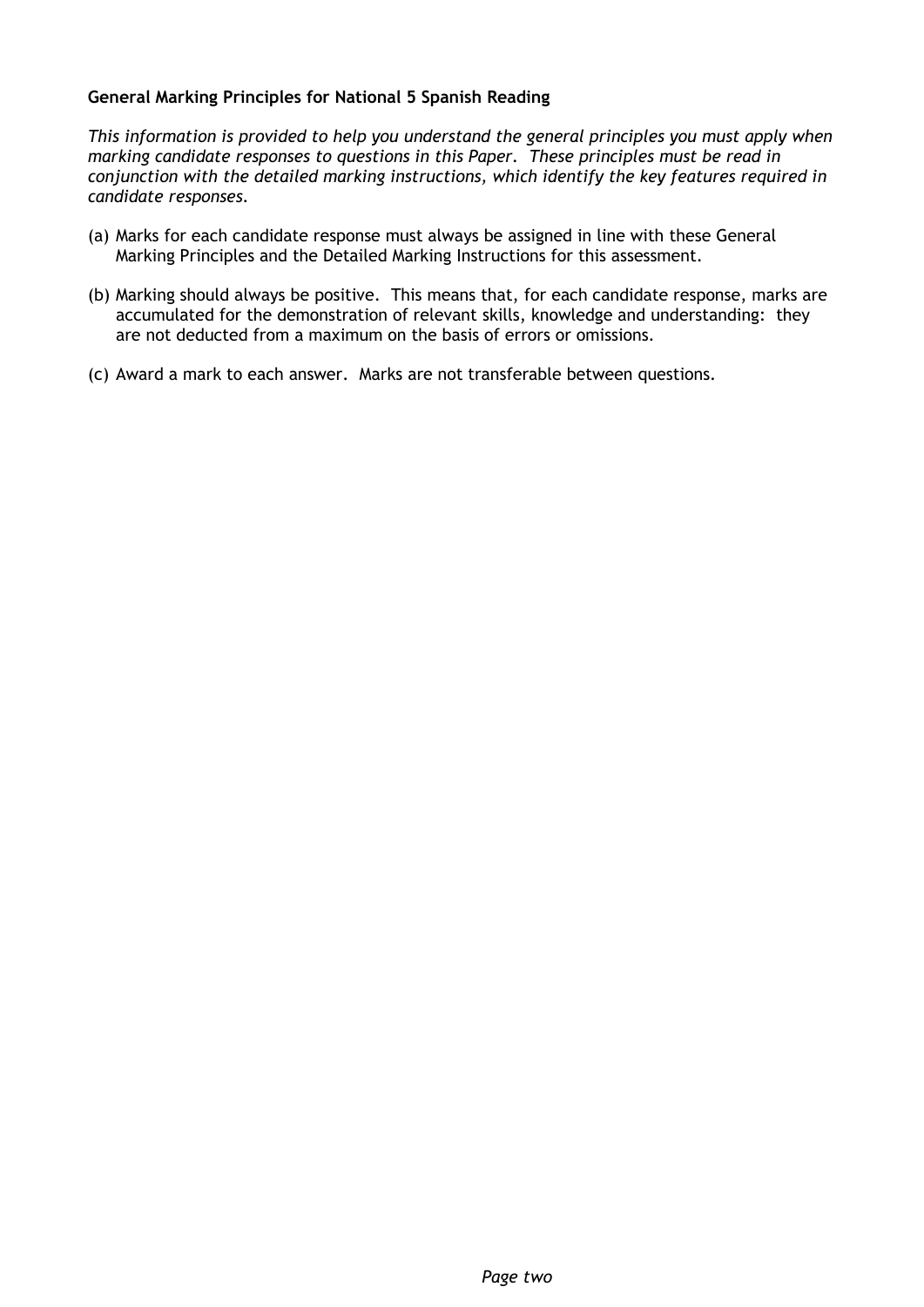| Question |      | <b>Expected Answer(s)</b>                                                                                                                                                                                                                                                                                             | <b>Max Mark</b> | <b>Unacceptable Answers</b>                                                                                            |
|----------|------|-----------------------------------------------------------------------------------------------------------------------------------------------------------------------------------------------------------------------------------------------------------------------------------------------------------------------|-----------------|------------------------------------------------------------------------------------------------------------------------|
| (a)      |      | Travelling/(desire/wanting) to travel<br>living in another European country/other parts of<br>$\bullet$<br>Europe/live in Europe                                                                                                                                                                                      | $\overline{2}$  | in the Europe country<br>work in Europe<br>live in other countries<br>visit Europe                                     |
| (b)      | (i)  | a big change in her life/<br>$\bullet$<br>a big change in her lifestyle/<br>it changed her life greatly                                                                                                                                                                                                               | 1               | it changed an enormous part of her life<br>it changed her life (no qualifier)                                          |
|          | (ii) | (discovered) a new city<br>$\bullet$<br>(discovered) a different city (to hers)<br>$\bullet$<br>she visited places (around Brussels)/she visited the<br>$\bullet$<br>surroundings<br>she experienced/soaked up/absorbed another<br>$\bullet$<br>culture<br>she had a great/good time/it was good<br>Any two from five | $\overline{2}$  | discovered the city<br>get around<br>she got to know/looked at/found out about another<br>culture<br>the city was good |
| (c)      |      | (went home) knowing/learnt/could speak/talk<br>$\bullet$<br>English<br>(another) education system                                                                                                                                                                                                                     | $\overline{2}$  | the house she lived in spoke English<br>spoke Spanish<br>learnt another language                                       |
|          |      | be in contact with/got to know/got connected to/<br>$\bullet$<br>have/make relationships with other people<br>Any two from three                                                                                                                                                                                      |                 | made/met new friends<br>related/could relate to other people<br>got on with other people                               |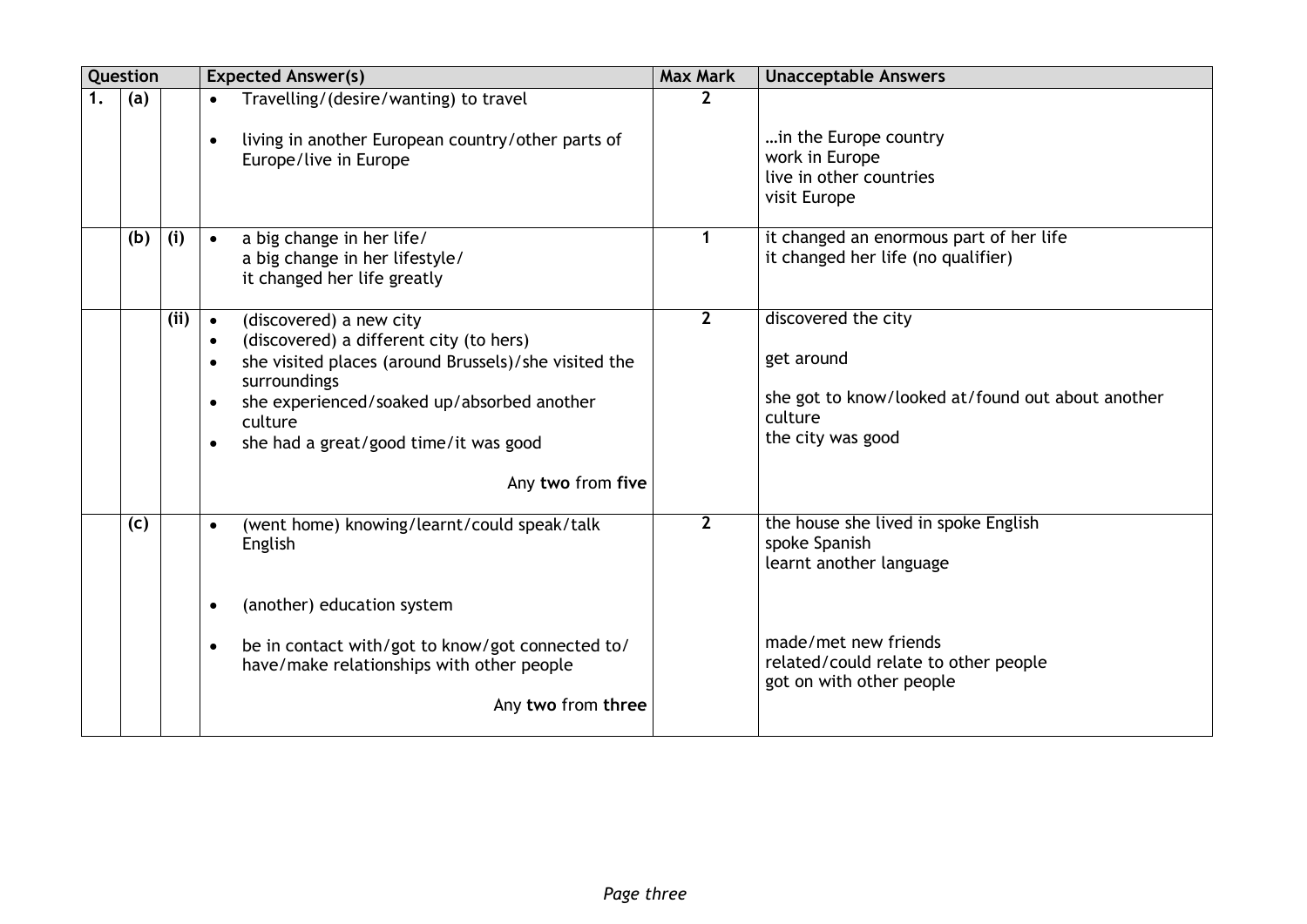| Question    |     | <b>Expected Answer(s)</b>                                                            | <b>Max Mark</b> | <b>Unacceptable Answers</b>                                     |
|-------------|-----|--------------------------------------------------------------------------------------|-----------------|-----------------------------------------------------------------|
| $(d)$ $(i)$ |     | no day was the same (as the last)/every day was<br>different/no 2 days were the same |                 | Nobody's day was the same/equal/<br>Every day was equal         |
|             |     | there was/he always had something to do/<br>there was lots to do                     |                 | There was something to do<br>There was always something to make |
|             | (i) | way of seeing/his view of/how he saw the world                                       |                 | manner to see the world<br>the way he looked at things          |
|             |     |                                                                                      | 10              |                                                                 |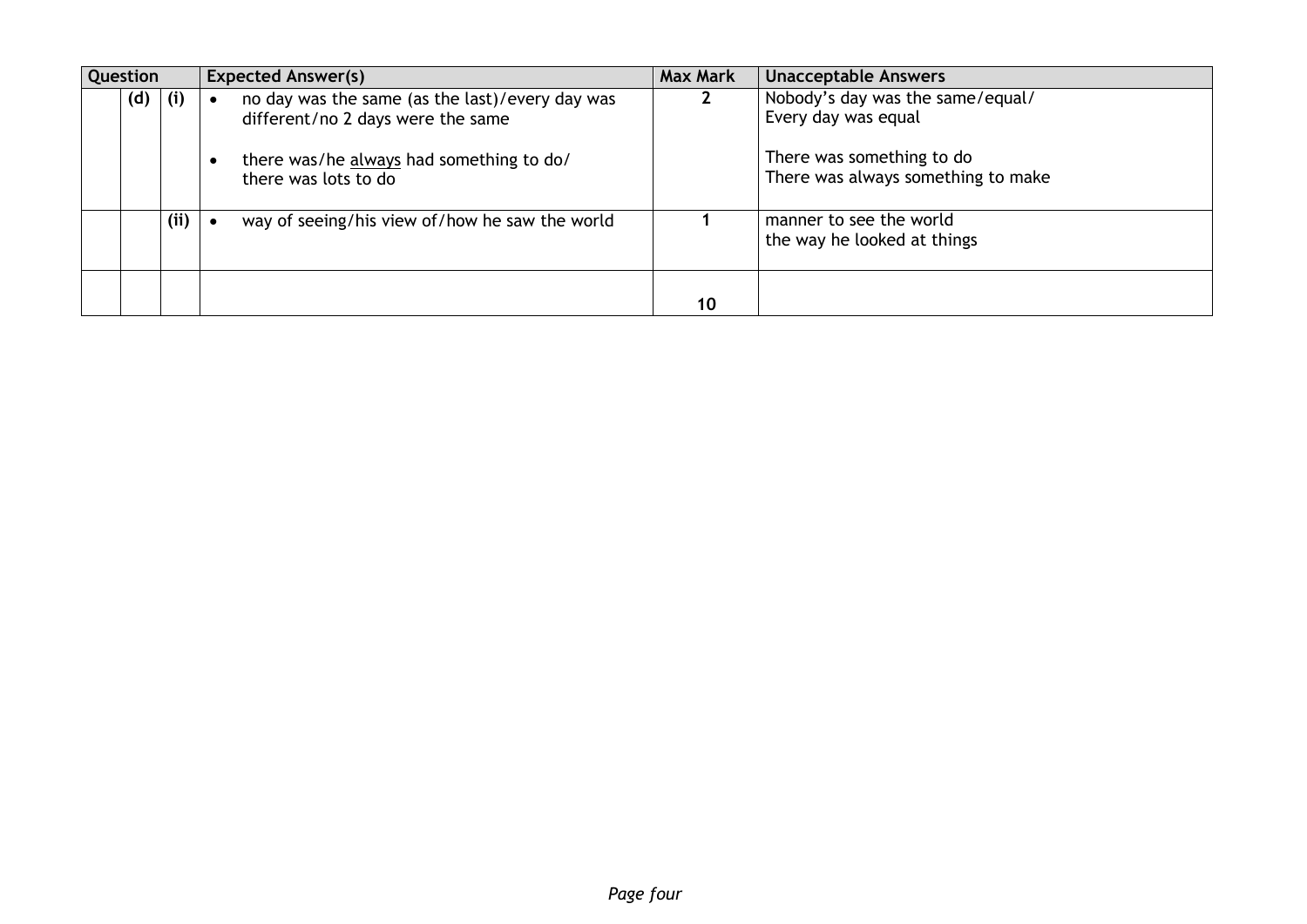|    | Question                                                                                                                                                            |     | <b>Expected Answer(s)</b>                                                                                | <b>Max Mark</b>                                                                                                                 | <b>Unacceptable Answers</b>                                    |
|----|---------------------------------------------------------------------------------------------------------------------------------------------------------------------|-----|----------------------------------------------------------------------------------------------------------|---------------------------------------------------------------------------------------------------------------------------------|----------------------------------------------------------------|
| 2. | (a)                                                                                                                                                                 |     | Acted/performed/actor in the theatre<br>$\bullet$                                                        |                                                                                                                                 | drama<br>Worked/started in a theatre                           |
|    |                                                                                                                                                                     |     | he starred in his first soap opera/at 11 he starred in<br>$\bullet$<br>a soap opera                      |                                                                                                                                 | He starred on television (any wrong specific)                  |
|    | (b)                                                                                                                                                                 | (i) | (It had a lot of) international success/hit<br>$\bullet$                                                 | 1                                                                                                                               | Successful international film                                  |
|    |                                                                                                                                                                     | (i) | political<br>$\bullet$<br>funny<br>$\bullet$<br>(very) emotional/exciting/moving<br>Any two from three   | $\mathbf{2}$                                                                                                                    | Gracious/graceful<br>Sad/thrilling                             |
|    | (c)                                                                                                                                                                 |     | Promoting/helping Oxfam's campaigns/<br>$\bullet$<br>Promoting Oxfam/<br>Campaigning/campaigns for Oxfam | $\overline{2}$                                                                                                                  | Company/companies (no mention of Oxfam)<br>Help/work for Oxfam |
|    |                                                                                                                                                                     |     | The (most) vulnerable (population/people)<br>$\bullet$                                                   |                                                                                                                                 | people                                                         |
|    | How difficult life was for the farmers/<br>(d)<br>$\bullet$<br>difficulties of being a farmer/<br>difficult(time) to be a farmer/<br>life was difficult for farmers |     |                                                                                                          | No mention of farmers<br>Difficult area for farmers/difficult to farm<br>Difficult to work/difficulties of working for a farmer |                                                                |
|    |                                                                                                                                                                     |     | Farmers complain about the unfair trade/commercial<br>$\bullet$<br>system                                |                                                                                                                                 | the unfair trade/commercial system                             |
|    |                                                                                                                                                                     |     | Any one from two                                                                                         |                                                                                                                                 |                                                                |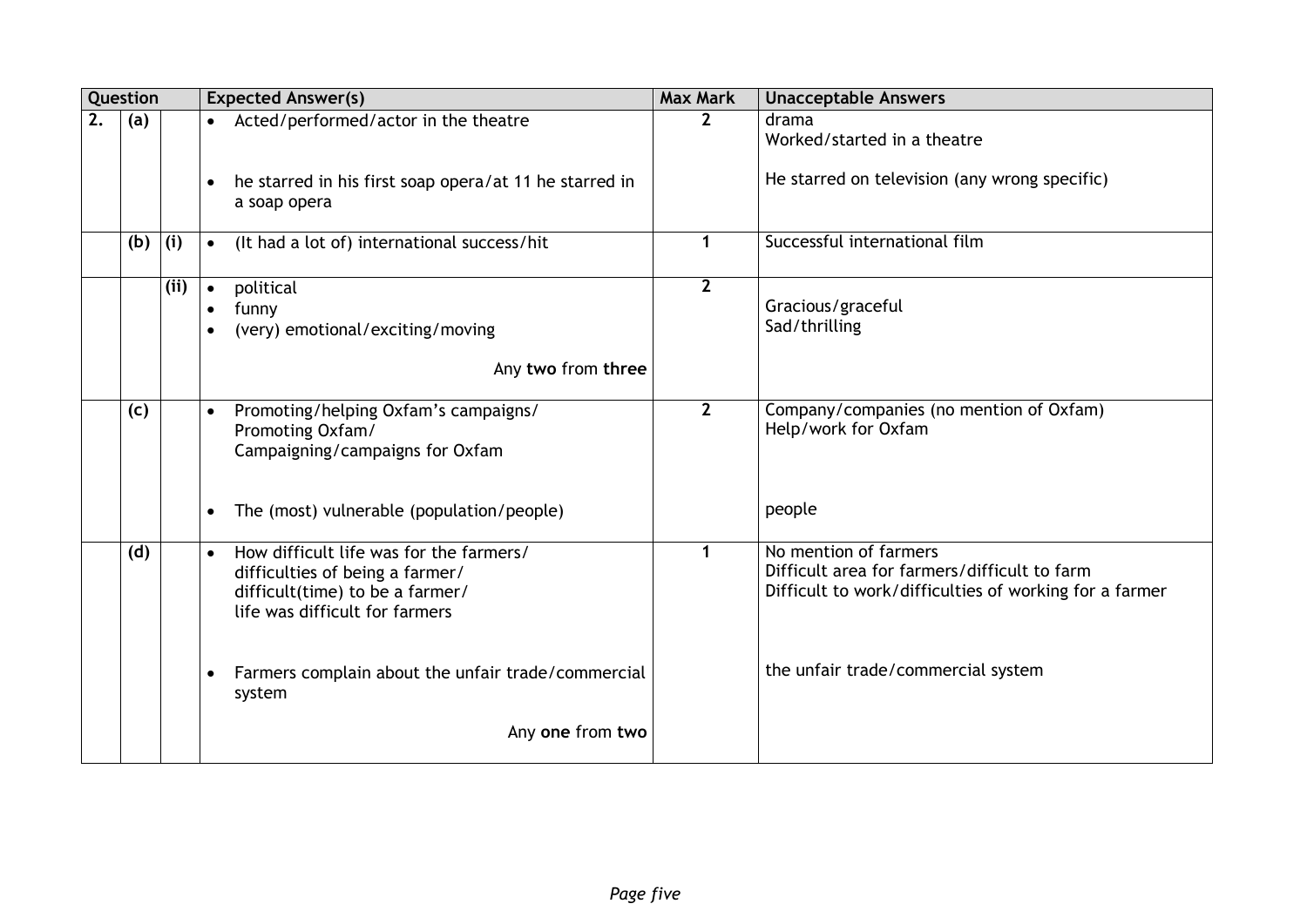| Question |     | <b>Expected Answer(s)</b>                                                                                                                           | <b>Max Mark</b> | <b>Unacceptable Answers</b>                                   |
|----------|-----|-----------------------------------------------------------------------------------------------------------------------------------------------------|-----------------|---------------------------------------------------------------|
|          | (e) | Went to meetings<br>Discussed ideas<br>Presented case studies<br>Talked to the Media<br>Handed in/out/over delivered petitions<br>Any two from five |                 | Assisted at meetings<br>Study/studies of cases/cases to study |
|          |     |                                                                                                                                                     | 10              |                                                               |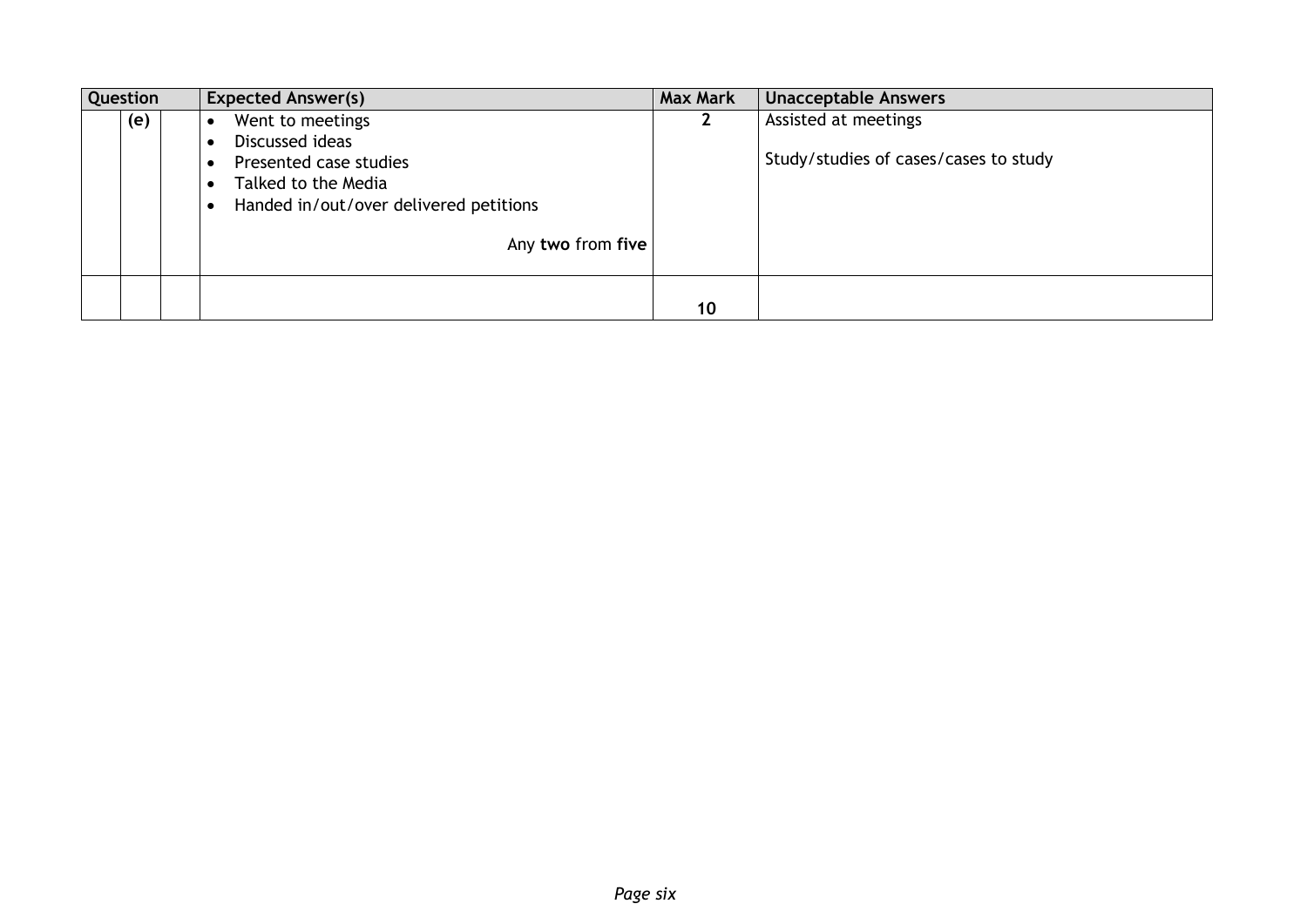|    | Question |  | <b>Expected Answer(s)</b>                                                                                                                                                                                                                                                                                                                | <b>Max Mark</b> | <b>Unacceptable Answers</b>                              |
|----|----------|--|------------------------------------------------------------------------------------------------------------------------------------------------------------------------------------------------------------------------------------------------------------------------------------------------------------------------------------------|-----------------|----------------------------------------------------------|
| 3. | (a)      |  | Advertising/publicity/commercials<br>$\bullet$                                                                                                                                                                                                                                                                                           | $\overline{2}$  | public<br>Publishing                                     |
|    |          |  | Business/commerce/industry<br>$\bullet$<br>Communication/to communicate<br>$\bullet$<br>NB: business communication = $2$ marks                                                                                                                                                                                                           |                 | Negotiation(s)                                           |
|    |          |  | Any two from three                                                                                                                                                                                                                                                                                                                       |                 |                                                          |
|    | (b)      |  | a good/better reputation<br>$\bullet$                                                                                                                                                                                                                                                                                                    | $\overline{2}$  | reputation (on its own - no qualifier)<br>new reputation |
|    |          |  | business/commercial contacts/links<br>$\bullet$                                                                                                                                                                                                                                                                                          |                 | contacts in commercials<br>contracts                     |
|    | (c)      |  | Use/go on databases<br>$\bullet$                                                                                                                                                                                                                                                                                                         | $\mathbf{2}$    | Bases of data                                            |
|    |          |  | Find information on the Internet/Web<br>$\bullet$                                                                                                                                                                                                                                                                                        |                 | Find information (no mention of internet)                |
|    | (d)      |  | apps and programmes/used in applications and<br>$\bullet$<br>programmes                                                                                                                                                                                                                                                                  | $\mathbf{1}$    |                                                          |
|    | (e)      |  | deal with/face up to problems<br>$\bullet$<br>start projects<br>$\bullet$<br>solving (unforeseen/unexpected) difficulties/<br>finding a solution to (unforeseen/unexpected)<br>difficulties<br>get on with colleagues/workmates/<br>$\bullet$<br>be a team player<br>NB: solve problems and difficulties = $1$ mark<br>Any two from four | $\overline{2}$  | Solve problems                                           |
|    |          |  |                                                                                                                                                                                                                                                                                                                                          |                 |                                                          |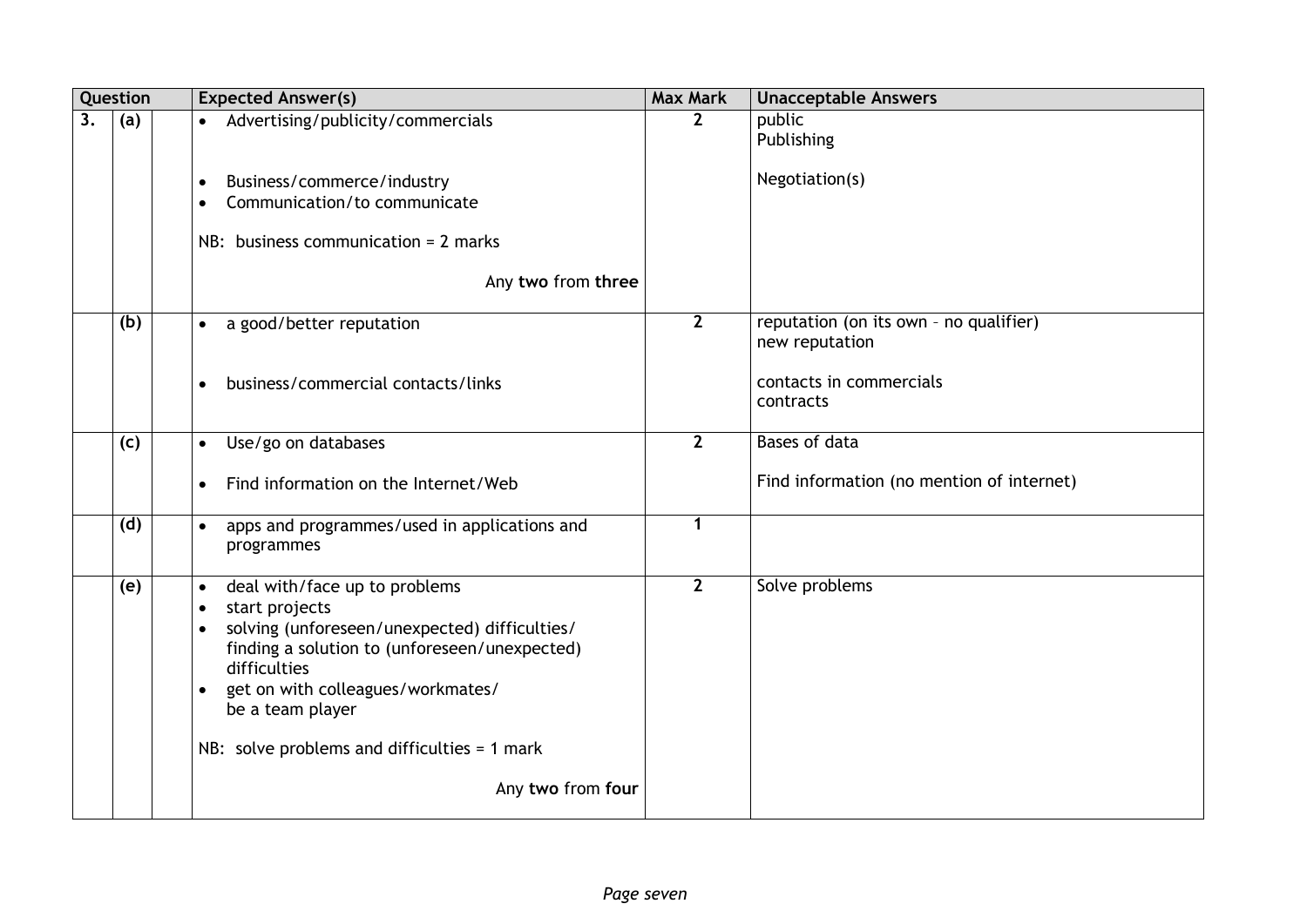| Question |     | <b>Expected Answer(s)</b>                                                               | <b>Max Mark</b> | Unacceptable Answers |
|----------|-----|-----------------------------------------------------------------------------------------|-----------------|----------------------|
|          | (f) | It gives you advice on what skills you need in a job<br>Box 2<br>$NB: 2$ or 3 ticks = 0 |                 |                      |
|          |     |                                                                                         | 10              |                      |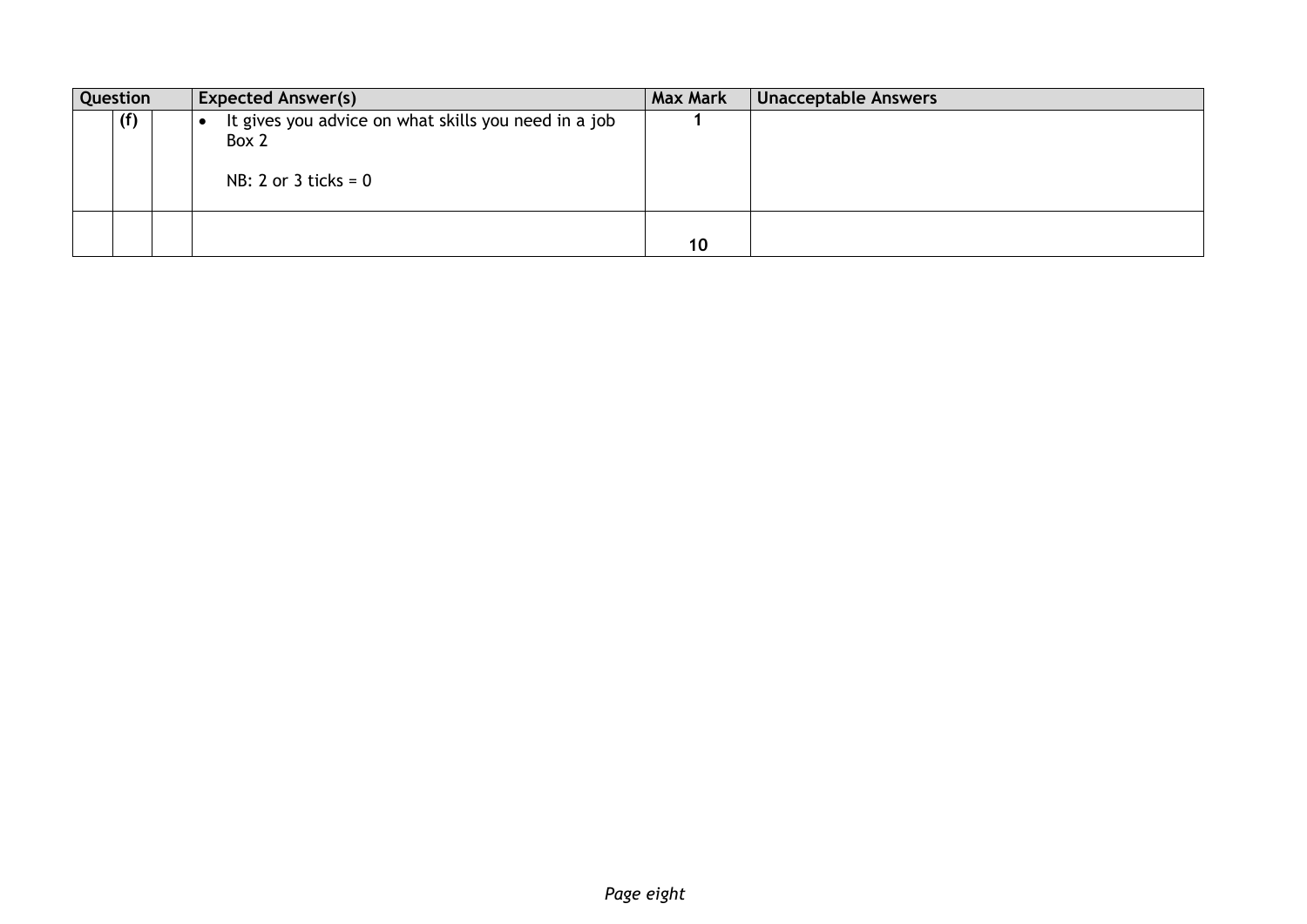

### **2014 Spanish Writing**

# **National 5**

### **Finalised Marking Instructions**

© Scottish Qualifications Authority 2014

The information in this publication may be reproduced to support SQA qualifications only on a non-commercial basis. If it is to be used for any other purposes written permission must be obtained from SQA's NQ Assessment team.

Where the publication includes materials from sources other than SQA (secondary copyright), this material should only be reproduced for the purposes of examination or assessment. If it needs to be reproduced for any other purpose it is the centre's responsibility to obtain the necessary copyright clearance. SQA's NQ Assessment team may be able to direct you to the secondary sources.

These Marking Instructions have been prepared by Examination Teams for use by SQA Appointed Markers when marking External Course Assessments. This publication must not be reproduced for commercial or trade purposes.

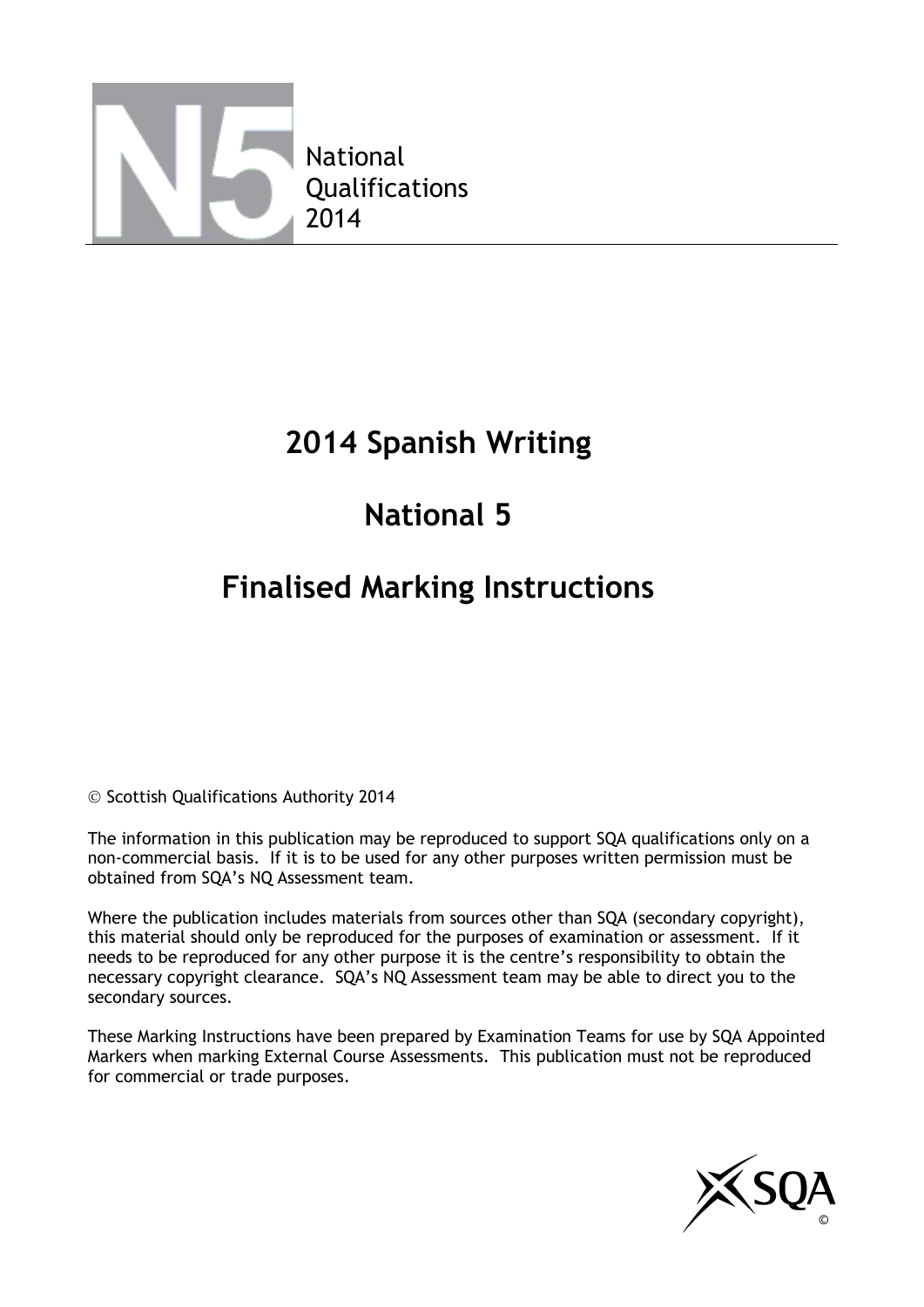#### **General Marking Principles for National 5 Spanish Writing**

Task: E-mail application for a job in this country or abroad, including information specified in six bullet points.

#### Assessment process:

Candidates will write a piece of extended writing in the modern language by addressing six bullet points. These bullet points will follow on from a job-related scenario. The bullet points will cover the four contexts of society, learning, employability and culture to allow candidates to use and adapt learned material. The first four bullet points will be the same each year and the last two will change to suit the scenario. Candidates need to address these 'unpredictable bullet points' in detail to access the full range of marks.

With reference to *Content, Accuracy* and *Language resource*, assess the overall quality of the candidate's response and allocate it to a pegged mark. It is important to assess how candidates have addressed bullet points and detail in relation to this as highlighted in bold in *Content.*

| Category  | <b>Mark</b> | Content                                                                                                                                                                                                                                                                                                                                                                                                                                                                         | <b>Accuracy</b>                                                                                                                                                                                                                                                                                                                                                  | Language resource -<br>variety, range,<br>structures                                                                                                                                                                                                                                                                                                                                                                                                                                                            |
|-----------|-------------|---------------------------------------------------------------------------------------------------------------------------------------------------------------------------------------------------------------------------------------------------------------------------------------------------------------------------------------------------------------------------------------------------------------------------------------------------------------------------------|------------------------------------------------------------------------------------------------------------------------------------------------------------------------------------------------------------------------------------------------------------------------------------------------------------------------------------------------------------------|-----------------------------------------------------------------------------------------------------------------------------------------------------------------------------------------------------------------------------------------------------------------------------------------------------------------------------------------------------------------------------------------------------------------------------------------------------------------------------------------------------------------|
| Very good | 20          | The job advert has<br>been addressed in a<br>full and balanced<br>way. The candidate<br>uses detailed<br>language.<br>The candidate<br>addresses the advert<br>completely and<br>competently,<br>including<br>information in<br>response to both<br>unpredictable<br>bullet points.<br>A range of verbs/<br>verb forms, tenses<br>and constructions is<br>used.<br>Overall this comes<br>over as a<br>competent, well<br>thought-out and<br>serious application<br>for the job. | The candidate<br>handles all aspects<br>of grammar and<br>spelling accurately,<br>although the<br>language may<br>contain one or two<br>minor errors.<br>Where the<br>candidate attempts<br>to use language<br>more appropriate<br>to Higher, a<br>slightly higher<br>number of<br>inaccuracies need<br>not detract from<br>the overall very<br>good impression. | The candidate is<br>comfortable with the<br>first person of the verb<br>and generally uses a<br>different verb in each<br>sentence.<br>Some modal verbs and<br>infinitives may be<br>used.<br>There is good use of<br>adjectives, adverbs<br>and prepositional<br>phrases and, where<br>appropriate, word<br>order. There may be a<br>range of tenses.<br>The candidate uses<br>co-ordinating<br>conjunctions and/or<br>subordinate clauses<br>where appropriate.<br>The language of the e-<br>mail flows well. |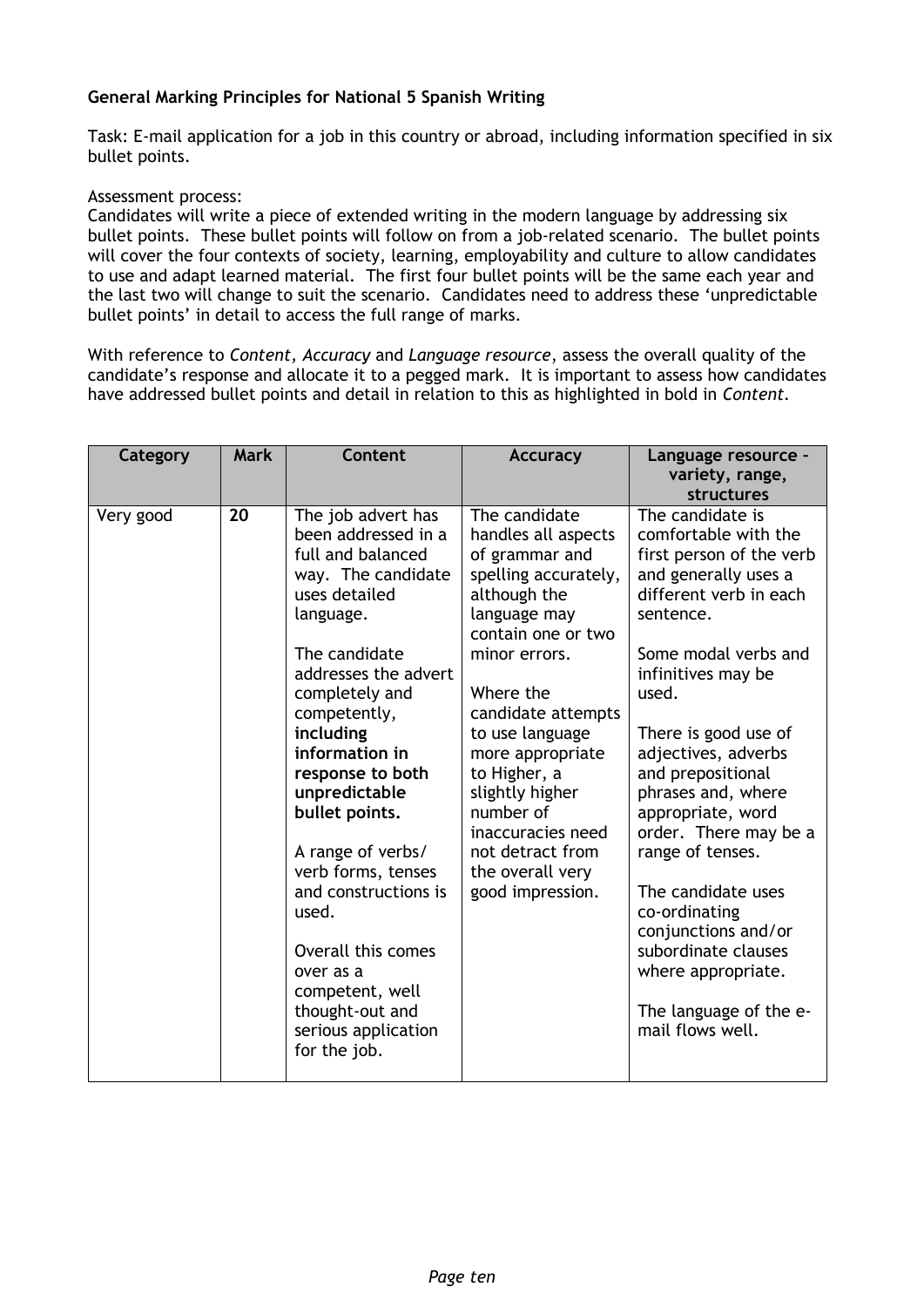| Category     | <b>Mark</b> | Content                                                                                                                                                                                                                                                                                                                                                                                           | <b>Accuracy</b>                                                                                                                                                                                                                                                                                                                                                                                                                                                                                                                                                           | Language resource -<br>variety, range,<br>structures                                                                                                                                                                                                                                                                                                                                                                                                     |
|--------------|-------------|---------------------------------------------------------------------------------------------------------------------------------------------------------------------------------------------------------------------------------------------------------------------------------------------------------------------------------------------------------------------------------------------------|---------------------------------------------------------------------------------------------------------------------------------------------------------------------------------------------------------------------------------------------------------------------------------------------------------------------------------------------------------------------------------------------------------------------------------------------------------------------------------------------------------------------------------------------------------------------------|----------------------------------------------------------------------------------------------------------------------------------------------------------------------------------------------------------------------------------------------------------------------------------------------------------------------------------------------------------------------------------------------------------------------------------------------------------|
| Good         | 16          | The job advert has<br>been addressed<br>competently.<br>There is less evidence<br>of detailed language.<br>The candidate uses a<br>reasonable range of<br>verbs/verb forms.<br>Overall, the<br>candidate has<br>produced a genuine,<br>reasonably accurate<br>attempt at applying<br>for the specific job,<br>even though he/she<br>may not address one<br>of the unpredictable<br>bullet points. | The candidate<br>handles a range of<br>verbs fairly<br>accurately.<br>There are some<br>errors in spelling,<br>adjective endings<br>and, where<br>relevant, case<br>endings. Use of<br>accents is less<br>secure, where<br>appropriate.<br>Where the<br>candidate is<br>attempting to use<br>more complex<br>vocabulary and<br>structures, these<br>may be less<br>successful,<br>although basic<br>structures are used<br>accurately.<br>There may be one<br>or two examples of<br>inaccurate<br>dictionary use,<br>especially in the<br>unpredictable<br>bullet points. | There may be<br>repetition of verbs.<br>There may be<br>examples of listing, in<br>particular when<br>referring to school/<br>college experience,<br>without further<br>amplification.<br>There may be one or<br>two examples of a co-<br>ordinating conjunction,<br>but most sentences are<br>simple sentences.<br>The candidate keeps to<br>more basic vocabulary,<br>particularly in response<br>to either or both<br>unpredictable bullet<br>points. |
| Satisfactory | 12          | The job advert has<br>been addressed fairly<br>competently.<br>The candidate makes<br>limited use of<br>detailed language.<br>The language is fairly<br>repetitive and uses a<br>limited range of verbs<br>and fixed phrases, eg<br>I like, I go, I play.                                                                                                                                         | The verbs are<br>generally correct,<br>but may be<br>repetitive.<br>There are quite a<br>few errors in other<br>parts of speech $-$<br>gender of nouns,<br>cases, singular/<br>plural confusion,<br>for instance.<br>Prepositions may<br>be missing, eg I go<br>the town.                                                                                                                                                                                                                                                                                                 | The candidate copes<br>with the first and third<br>person of a few verbs,<br>where appropriate.<br>A limited range of<br>verbs is used.<br>Sentences are basic<br>and mainly brief.<br>There is minimal use of<br>adjectives, probably<br>mainly after is eg<br>Chemistry is<br>interesting.                                                                                                                                                             |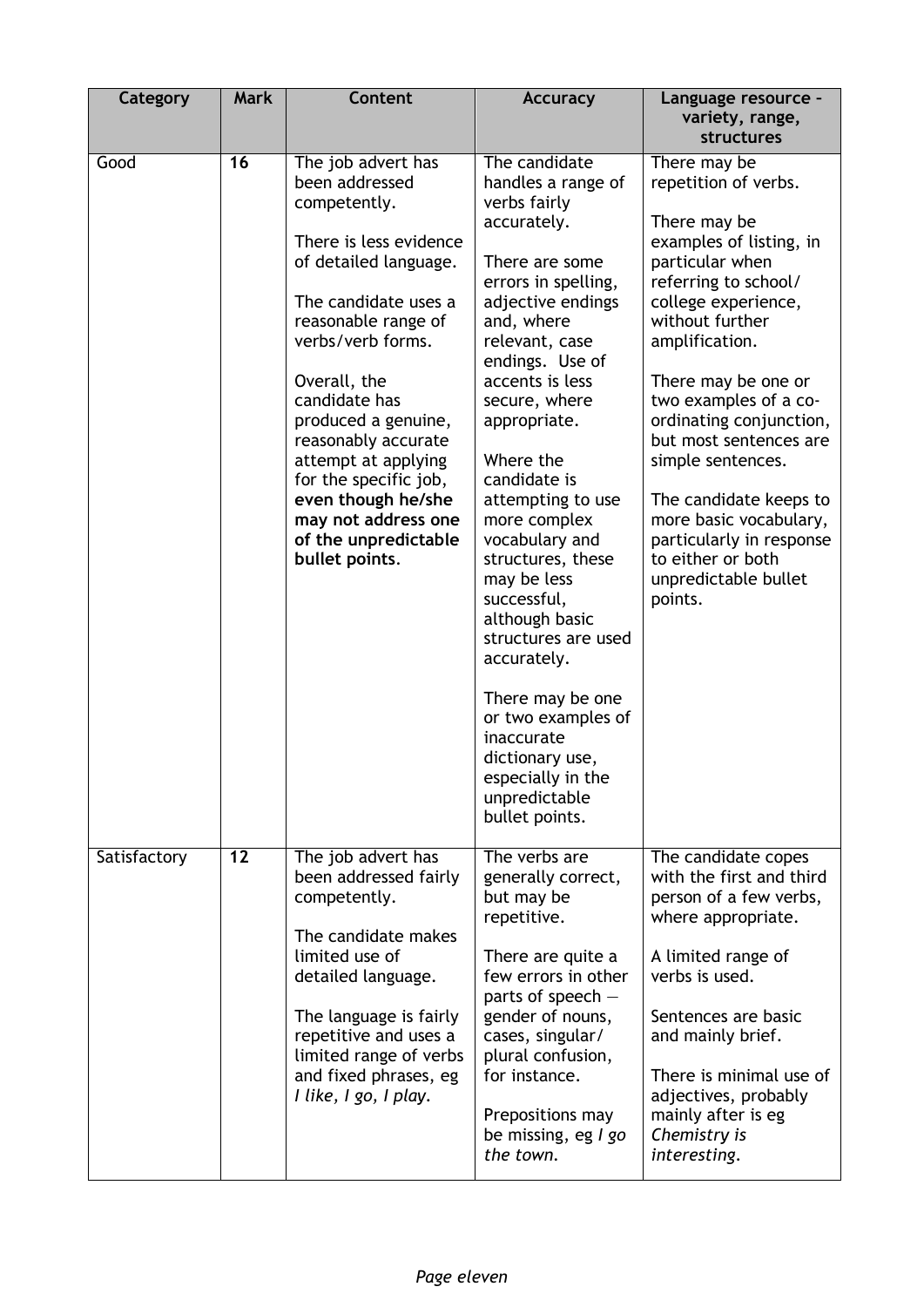| Category       | <b>Mark</b> | <b>Content</b>                                                                                                                                                                                                                                                                                                                                                                                                                                                                                              | <b>Accuracy</b>                                                                                                                                                                                                                                                                                                                                                                                                   | Language resource -<br>variety, range,<br>structures                                                                                                                                                                                                                                                              |
|----------------|-------------|-------------------------------------------------------------------------------------------------------------------------------------------------------------------------------------------------------------------------------------------------------------------------------------------------------------------------------------------------------------------------------------------------------------------------------------------------------------------------------------------------------------|-------------------------------------------------------------------------------------------------------------------------------------------------------------------------------------------------------------------------------------------------------------------------------------------------------------------------------------------------------------------------------------------------------------------|-------------------------------------------------------------------------------------------------------------------------------------------------------------------------------------------------------------------------------------------------------------------------------------------------------------------|
|                |             | The candidate copes<br>fairly well with<br>areas of personal<br>details, education,<br>skills, interests and<br>work experience but<br>does not deal fully<br>with the two<br>unpredictable bullet<br>points and indeed<br>may not address<br>either or both of<br>the unpredictable<br>bullet points.<br>On balance however<br>the candidate has<br>produced a<br>satisfactory job<br>application in the<br>specific language.                                                                             | Overall, there is<br>more correct than<br>incorrect.                                                                                                                                                                                                                                                                                                                                                              | The candidate has a<br>weak knowledge of<br>plurals.<br>There may be several<br>spelling errors, eg<br>reversal of vowel<br>combinations.                                                                                                                                                                         |
| Unsatisfactory | 8           | The job advert has<br>been addressed in<br>an uneven manner<br>and/or with<br>insufficient use of<br>detailed language.<br>The language is<br>repetitive, eg I like,<br>I go, I play may<br>feature several<br>times.<br>There may be little<br>difference between<br>Satisfactory and<br>Unsatisfactory.<br>Either or both of<br>the unpredictable<br>bullet points may<br>not have been<br>addressed.<br>There may be one<br>sentence which is<br>not intelligible to a<br>sympathetic native<br>speaker. | Ability to form<br>tenses is<br>inconsistent.<br>There are errors in<br>many other parts<br>of speech $-$ gender<br>of nouns, cases,<br>singular/plural<br>confusion, for<br>instance.<br>Several errors are<br>serious, perhaps<br>showing mother<br>tongue<br>interference.<br>The detail in the<br>unpredictable<br>bullet points may<br>be very weak.<br>Overall, there is<br>more incorrect<br>than correct. | The candidate copes<br>mainly only with the<br>personal language<br>required in bullet<br>points 1 and 2.<br>The verbs "is" and<br>"study" may also be<br>used correctly.<br>Sentences are basic.<br>An English word may<br>appear in the writing.<br>There may be an<br>example of serious<br>dictionary misuse. |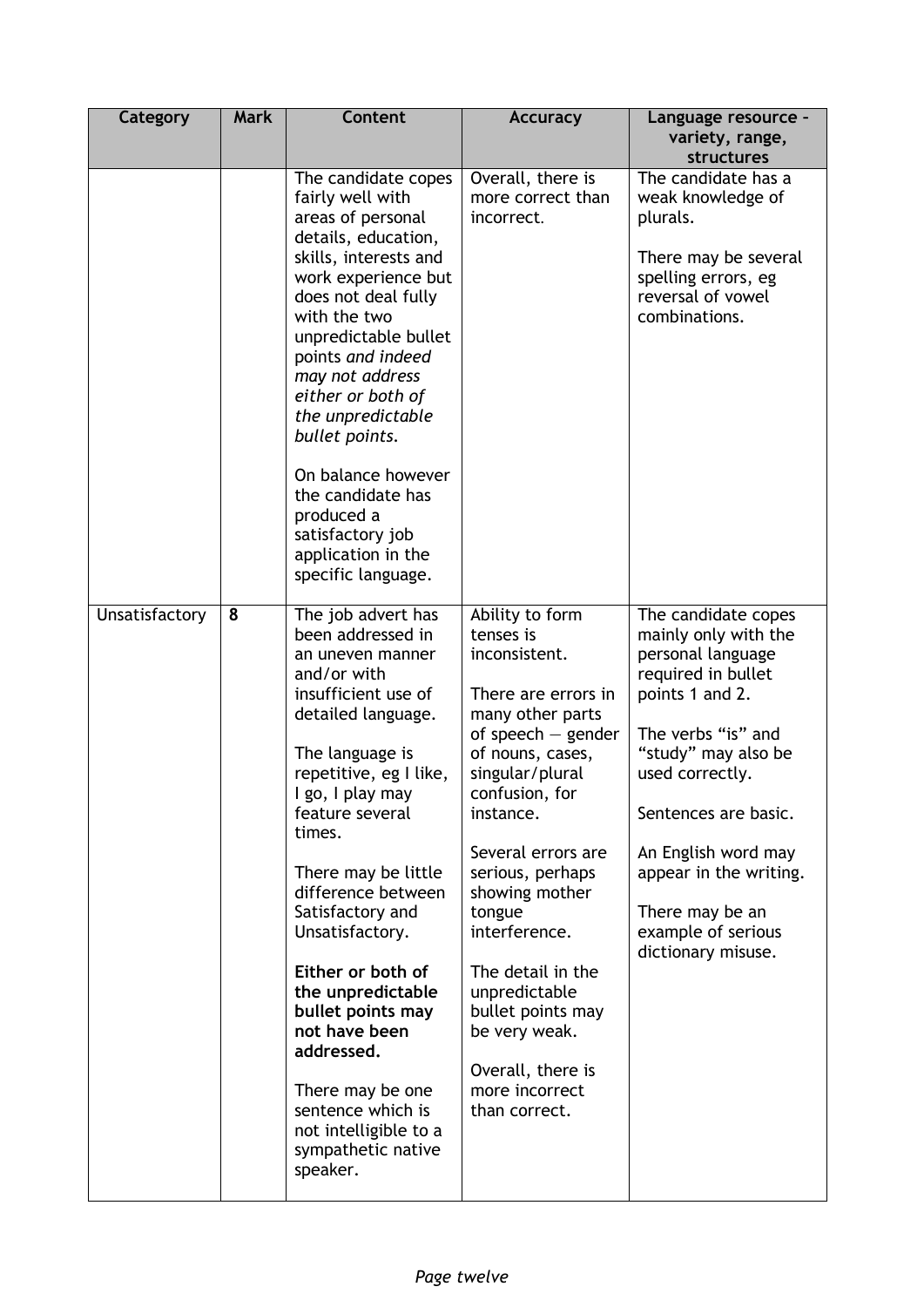| Category  | <b>Mark</b> | <b>Content</b>                                                                                                                                                                                                                                                                                                                                         | <b>Accuracy</b>                                                                                                                                                                                                                                                                               | Language resource -<br>variety, range,<br>structures                                                                                                                                                                                                                                                                                                                                                                                                      |
|-----------|-------------|--------------------------------------------------------------------------------------------------------------------------------------------------------------------------------------------------------------------------------------------------------------------------------------------------------------------------------------------------------|-----------------------------------------------------------------------------------------------------------------------------------------------------------------------------------------------------------------------------------------------------------------------------------------------|-----------------------------------------------------------------------------------------------------------------------------------------------------------------------------------------------------------------------------------------------------------------------------------------------------------------------------------------------------------------------------------------------------------------------------------------------------------|
| Poor      | 4           | The candidate has<br>had considerable<br>difficulty in<br>addressing the job<br>advert. There is<br>little evidence of<br>the use of detailed<br>language.<br>Three or four<br>sentences may not<br>be understood by a<br>sympathetic native<br>speaker.<br>Either or both of<br>the unpredictable<br>bullet points may<br>not have been<br>addressed. | Many of the verbs<br>are incorrect.<br>There are many<br>errors in other<br>parts of speech -<br>personal pronouns,<br>gender of nouns,<br>cases, singular/<br>plural confusion,<br>prepositions, for<br>instance.<br>The language is<br>probably<br>inaccurate<br>throughout the<br>writing. | The candidate cannot<br>cope with more than<br>one or two basic verbs.<br>The candidate displays<br>almost no knowledge<br>of the present tense of<br>verbs.<br>Verbs used more than<br>once may be written<br>differently on each<br>occasion.<br>Sentences are very<br>short.<br>The candidate has a<br>very limited<br>vocabulary.<br>Several English words<br>may appear in the<br>writing.<br>There are examples of<br>serious dictionary<br>misuse. |
| Very poor | $\mathbf 0$ | The candidate is<br>unable to address<br>the job advert.<br>The two<br>unpredictable<br>bullet points may<br>not have been<br>addressed.<br>Very little is<br>intelligible to a<br>sympathetic native<br>speaker.                                                                                                                                      | Virtually nothing is<br>correct.                                                                                                                                                                                                                                                              | The candidate may<br>only cope with the<br>verbs to have and to<br>be.<br>Very few words are<br>written correctly in the<br>modern language.<br>English words are used.<br>There may be several<br>examples of mother<br>tongue interference.<br>There may be several<br>examples of serious<br>dictionary misuse.                                                                                                                                        |

### [END OF MARKING INSTRUCTIONS]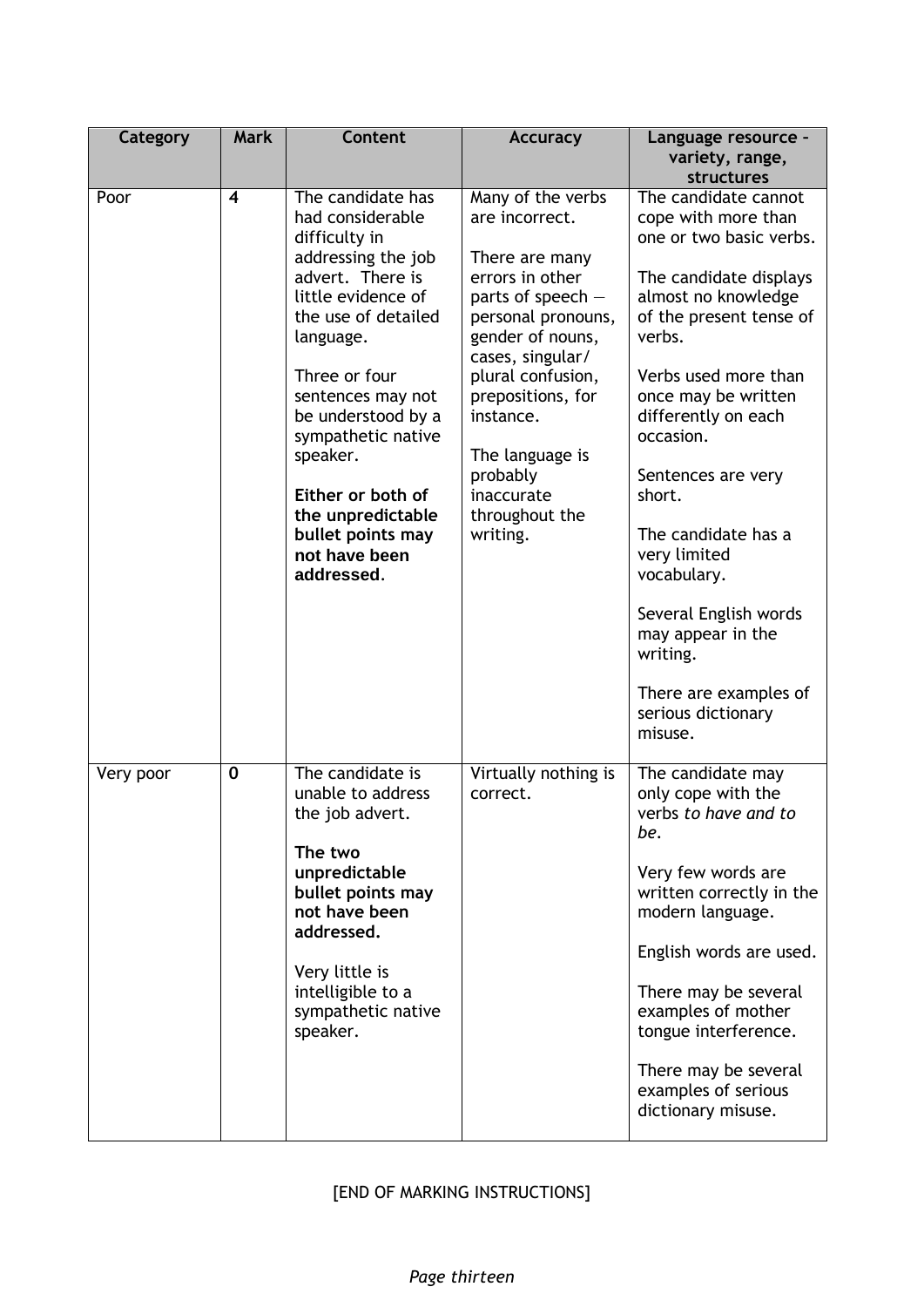

### **2014 Spanish Listening**

# **National 5**

### **Finalised Marking Instructions**

© Scottish Qualifications Authority 2014

The information in this publication may be reproduced to support SQA qualifications only on a non-commercial basis. If it is to be used for any other purposes written permission must be obtained from SQA's NQ Assessment team.

Where the publication includes materials from sources other than SQA (secondary copyright), this material should only be reproduced for the purposes of examination or assessment. If it needs to be reproduced for any other purpose it is the centre's responsibility to obtain the necessary copyright clearance. SQA's NQ Assessment team may be able to direct you to the secondary sources.

These Marking Instructions have been prepared by Examination Teams for use by SQA Appointed Markers when marking External Course Assessments. This publication must not be reproduced for commercial or trade purposes.

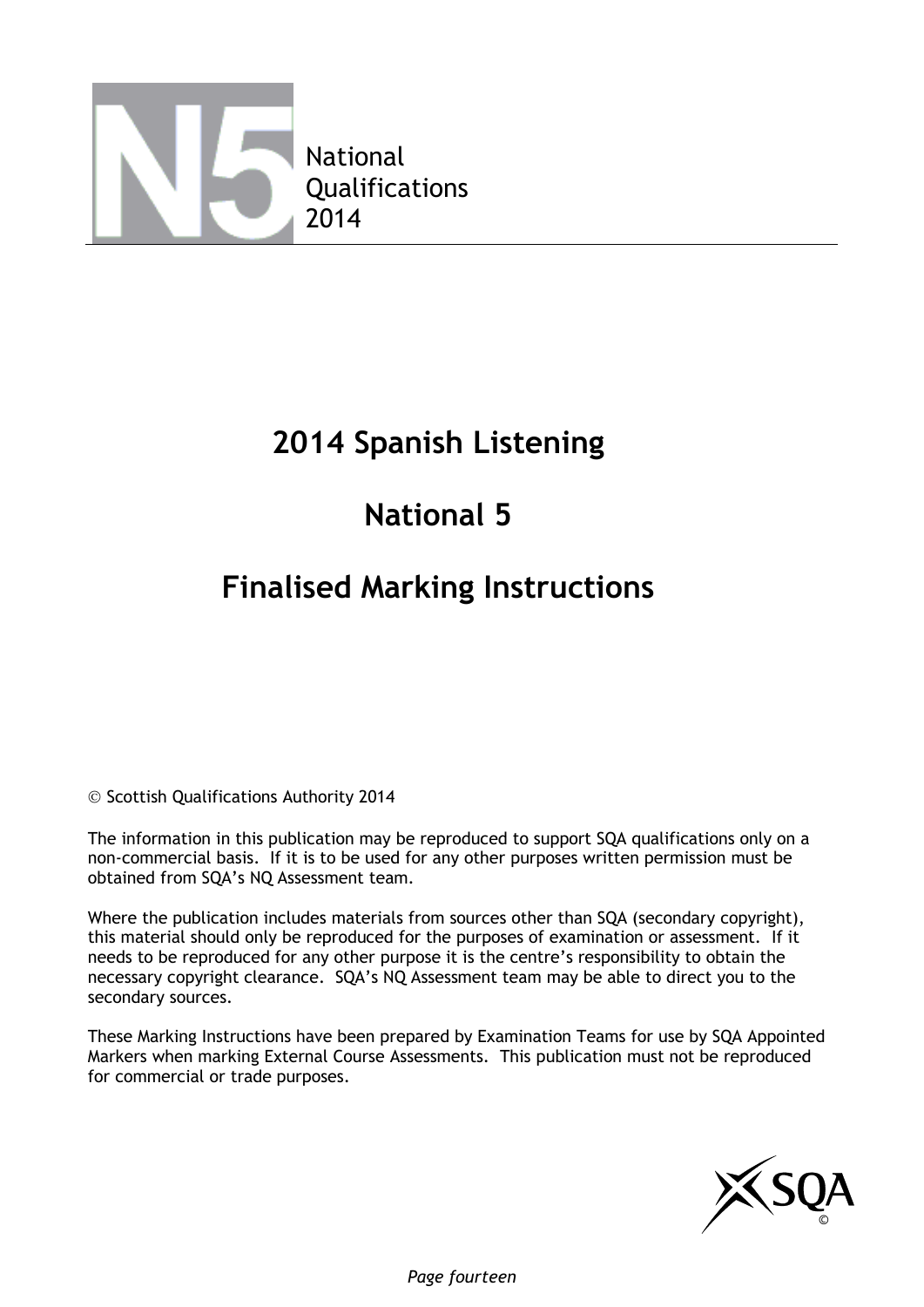#### **General Marking Principles for National 5 Spanish Listening**

*This information is provided to help you understand the general principles you must apply when marking candidate responses to questions in this Paper. These principles must be read in conjunction with the detailed marking instructions, which identify the key features required in candidate responses.*

- (d) Marks for each candidate response must always be assigned in line with these General Marking Principles and the Detailed Marking Instructions for this assessment.
- (e) Marking should always be positive. This means that, for each candidate response, marks are accumulated for the demonstration of relevant skills, knowledge and understanding: they are not deducted from a maximum on the basis of errors or omissions.
- (f) The utmost care must be taken when entering and totalling marks. Where appropriate, all summations for totals must be carefully checked and confirmed.
- (g) The Marking Instructions indicate the essential idea that a candidate should provide for each answer.
- (h) The answers for each question must come from the item.
- (i) The assessment of overall purpose is always a supported question (for example, a grid) in Item 1.
- (j) There are two or three supported marks across the two items. Where there are supported marks in the form of a grid, award zero marks where a candidate ticks all boxes.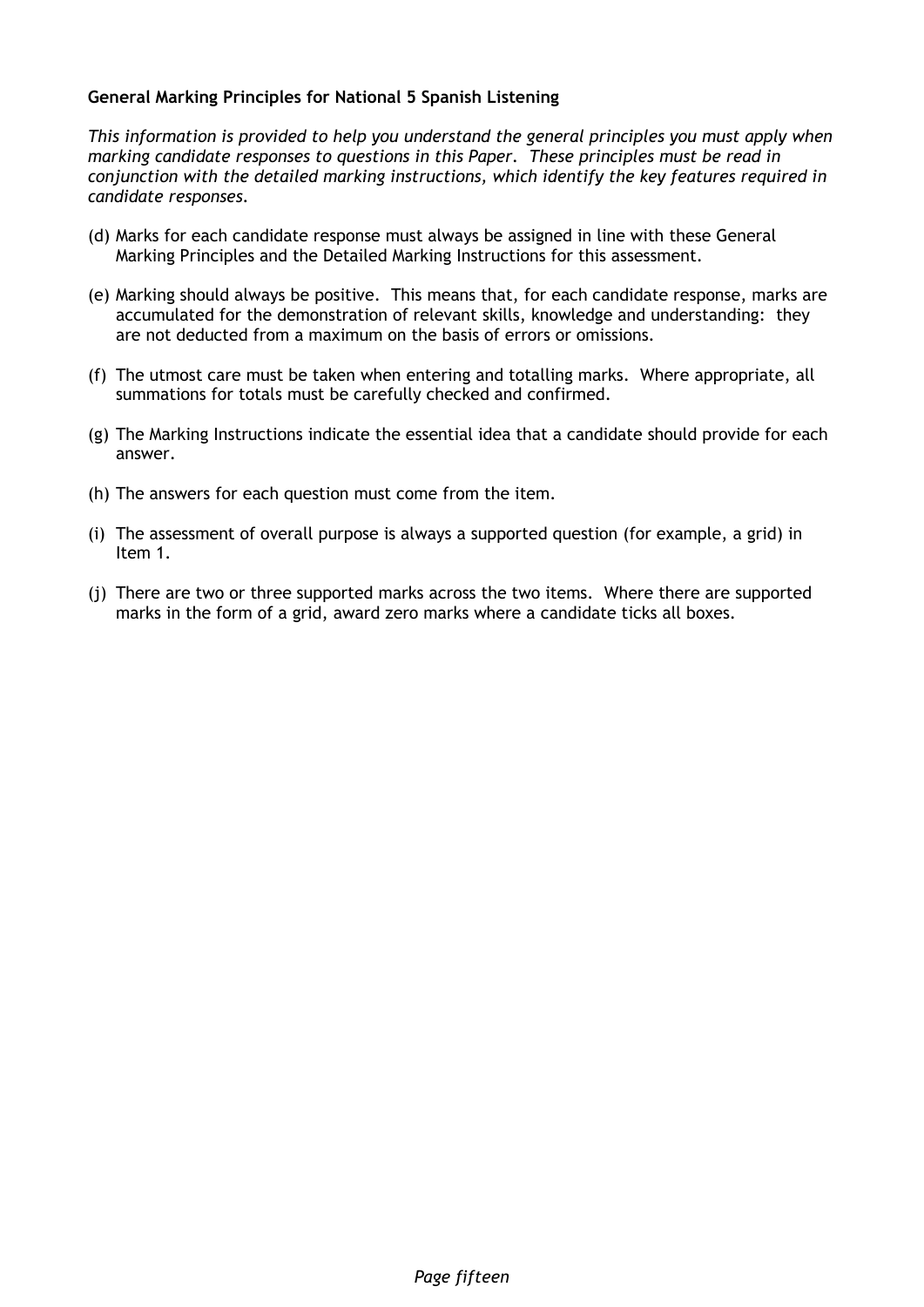### **Detailed Marking Instructions for each Question**

|    | Question | <b>Expected Answer(s)</b>                                                  | <b>Max Mark</b> | <b>Unacceptable Answers</b>              |  |
|----|----------|----------------------------------------------------------------------------|-----------------|------------------------------------------|--|
| 1. | (a)      | basketball<br>$\bullet$                                                    | $\mathbf{2}$    | plays sports/in a sports team            |  |
|    |          | (he goes to the) gym.<br>$\bullet$                                         |                 | gymnastics                               |  |
|    |          |                                                                            |                 |                                          |  |
|    | (b)      | (it contains) a lot of/too much grease/fat/it is very<br>$\bullet$         | $\mathbf 1$     | it is fatty/greasy/<br>fatty ingredients |  |
|    |          | fatty/very greasy                                                          |                 | it's unhealthy                           |  |
|    |          |                                                                            |                 |                                          |  |
|    |          | (it contains) too much/a lot of salt.<br>$\bullet$                         |                 | it's salty/contains salt (no qualifier)  |  |
|    |          |                                                                            |                 |                                          |  |
|    |          | Any one from two.                                                          |                 |                                          |  |
|    |          |                                                                            | 1               | food is fresh                            |  |
|    | (c)      | the vegetables are fresh.<br>$\bullet$<br>the vegetables are good quality. |                 | buy vegetables                           |  |
|    |          |                                                                            |                 | veg are good (no mention of quality)     |  |
|    |          |                                                                            |                 |                                          |  |
|    |          | $NB - fresh$ fruit and vegetables = 1 mark                                 |                 | fruit (on its own)                       |  |
|    |          | Any one from two.                                                          |                 |                                          |  |
|    | (d)      | fizzy drinks/fizzy juice.<br>$\bullet$                                     | 1               |                                          |  |
|    |          |                                                                            |                 |                                          |  |
|    | (e)      | liked/ate junk/fast food.<br>$\bullet$                                     | $\overline{2}$  | liked/ate unhealthy food                 |  |
|    |          | his grandparents gave/made him cakes.                                      |                 |                                          |  |
|    |          | he (and his friends) bought sweets/caramels.                               |                 | he (and his friends) ate sweets          |  |
|    |          |                                                                            |                 | his friends bought sweets                |  |
|    |          | Any two from three.                                                        |                 |                                          |  |
|    |          |                                                                            | 1               |                                          |  |
|    | (f)      | he does lots to look after his health.<br>$\bullet$                        |                 |                                          |  |
|    |          | (Box 1)                                                                    |                 |                                          |  |
|    |          |                                                                            | 8               |                                          |  |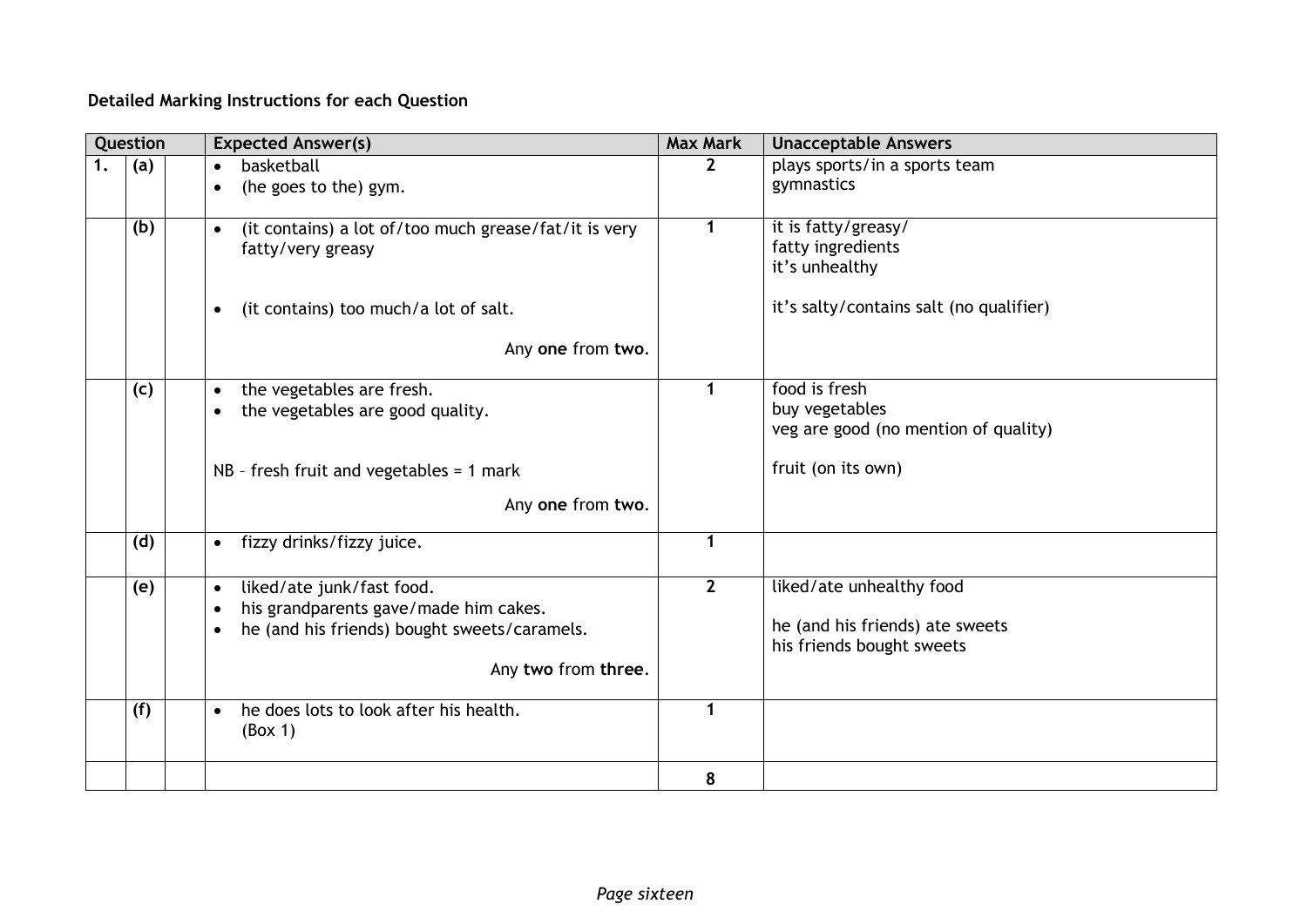|    | Question |      | <b>Expected Answer(s)</b>                                                                                             | <b>Max Mark</b> | <b>Unacceptable Answers</b>                            |
|----|----------|------|-----------------------------------------------------------------------------------------------------------------------|-----------------|--------------------------------------------------------|
| 2. | (a)      |      | not much/not a lot<br>$\bullet$<br>(she goes to) the sports centre/leisure centre/sports<br>hall<br>Any one from two. |                 | goes to the gym<br>plays/does sports                   |
|    | (b)      |      | download songs<br>$\bullet$<br>chat/talk to her friends<br>information for her homework/school work                   | 2 <sup>2</sup>  | keep in touch/contact<br>information                   |
|    |          |      | Any two from three.                                                                                                   |                 | homework/school work                                   |
|    | (c)      |      | she spends a lot of/too much time (using/on/the<br>$\bullet$<br>computer/online/on it).                               | 1               |                                                        |
|    | (d)      | (i)  | (many) people can see your profile<br>$\bullet$                                                                       | 1               | many people can see your personal details/information  |
|    |          | (ii) | she keeps her profile/details/information private/to<br>$\bullet$<br>herself/hidden.                                  | 1               |                                                        |
|    | (e)      |      | her friends live far away/doesn't live near her<br>$\bullet$<br>friends                                               | $\mathbf{1}$    | they live far away                                     |
|    |          |      | she can't/doesn't go out with/see/meet her friends<br>much.                                                           |                 | to talk to her friends                                 |
|    |          |      | Any one from two.                                                                                                     |                 |                                                        |
|    | (f)      |      | reads about celebrities/searches famous people.<br>$\bullet$<br>television / watches programmes<br>calendar           | $\mathbf{2}$    | reads the web/goes on the internet<br>programmes/films |
|    |          |      | Any two from three.                                                                                                   |                 |                                                        |